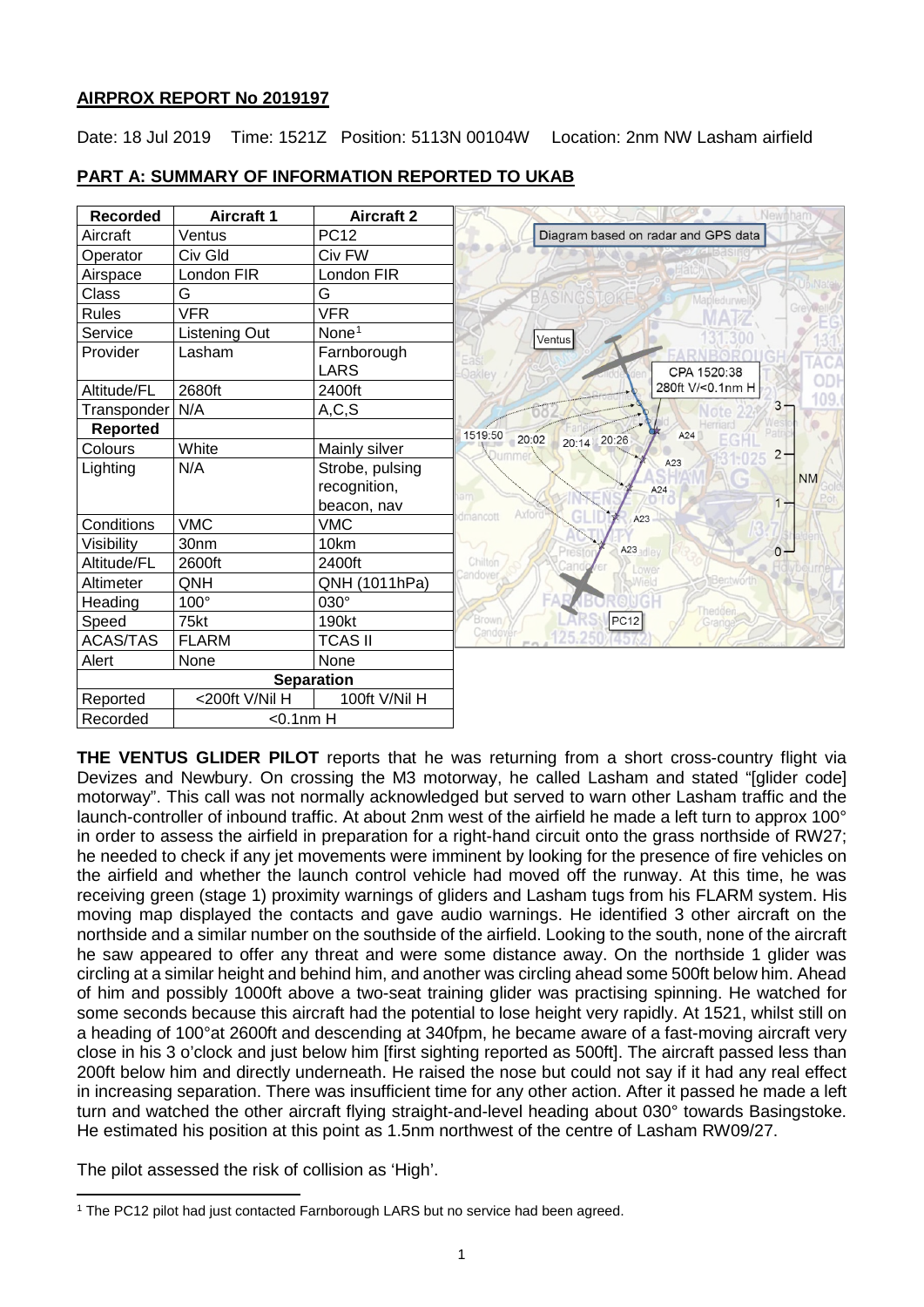**THE PILATUS PC12 PILOT** reports he was traveling from Southampton direct to WOD NDB on track for a TMA gap. He had left the Solent CTA and requested a Traffic Service from Farnborough LARS. Passing close to Lasham he always kept a very good lookout and slowed down (180kt IAS) to allow for manoeuvrability in case of a late glider visual acquisition. Farnborough LARS were busy and an extended radio call from another aircraft prevented notification of the glider until it was too late. The glider was slightly above his altitude and virtually head-on which made sighting almost impossible until the aircraft bloomed in the windscreen [first sighting reported as 200m.] The weather was not a factor, clear skies, good visibility and no obstructive cloud. The angle of interception meant that the small forward profile of a high performance glider was minimal and therefore it would have been difficult to pick out even at short range. As soon as the aircraft was spotted, he realised that it was not worth manoeuvring because it was almost on top of his aircraft at this point. All his aircraft lights were on, including pulse recognition lights, so he would hope that the glider pilot had been able to see him before he saw the glider. The glider passed directly over the top of his aircraft and he would guess that it achieved around 100ft vertical separation at the closest point. He acknowledged the call from Farnborough and told the controller he had seen the glider but concentrated on the remainder of the flight in busy VFR airspace rather than clog the frequency up with extraneous chatter thereafter.

The pilot assessed the risk of collision as 'High'.

**THE FARNBOROUGH LARS WEST CONTROLLER** reports that he had only lately been advised that an Airprox had been filed involving a PC12 which he had been working. He added that no Airprox was filed on his frequency, consequently no report was submitted. He did have a slight recognition that he had been working the PC12. He believed that the pilot free-called after leaving the Solent Zone around the Lasham area. He could not recollect the service agreed but he did remember giving Traffic Information regarding gliders in the area. He could not remember the weather conditions or traffic levels, but he did have a recollection of the PC12's squawk appearing and it being in the middle of a cluster of gliders. He thought that the PC12 pilot reported visual with the gliders.

### **Factual Background**

The weather at Farnborough was recorded as follows:

METAR EGLF 181520Z AUTO 26008G18KT 220V310 9999 FEW048/// 21/11 Q1010=

### **Analysis and Investigation**

### **CAA ATSI**

The Glider pilot was returning from a cross-country flight and was positioning for a right-hand circuit onto the grass, north side of RW27 at Lasham. The pilot had made a 'blind' call on the Lasham frequency but was not in receipt of an ATC service. The PC12 pilot was passing west of Lasham Airfield and establishing contact with Farnborough LARS. The timing of the initial R/T call from the pilot to the Farnborough LARS controller was such that there was insufficient time for the PC12 to be identified and an ATC service to be agreed prior to the Airprox occurring.

At 1519:30, the PC12 pilot made initial contact with the Farnborough LARS controller. The frequency was very busy, and the controller asked the pilot just to report their point of departure very quickly. The pilot responded with his routeing details, at 2400ft on QNH1011hPa and were just to the southwest of Lasham. The pilot was instructed to standby.

At 1520:10, the controller apologised to the pilot for the delay, explained that they had been on the landline to Solent, instructed the pilot to squawk 0433, passed the QNH of 1010hPa and asked what type of service the pilot required. At 1520:20 (Figure 1), the pilot readback the squawk and said that if a Traffic Service was available that would be great, otherwise a Basic Service would be fine. The controller then advised the pilot *"multiple gliders ahead of you, with one just a mile ahead of you, left to right and the others surrounding you, no altitude"*.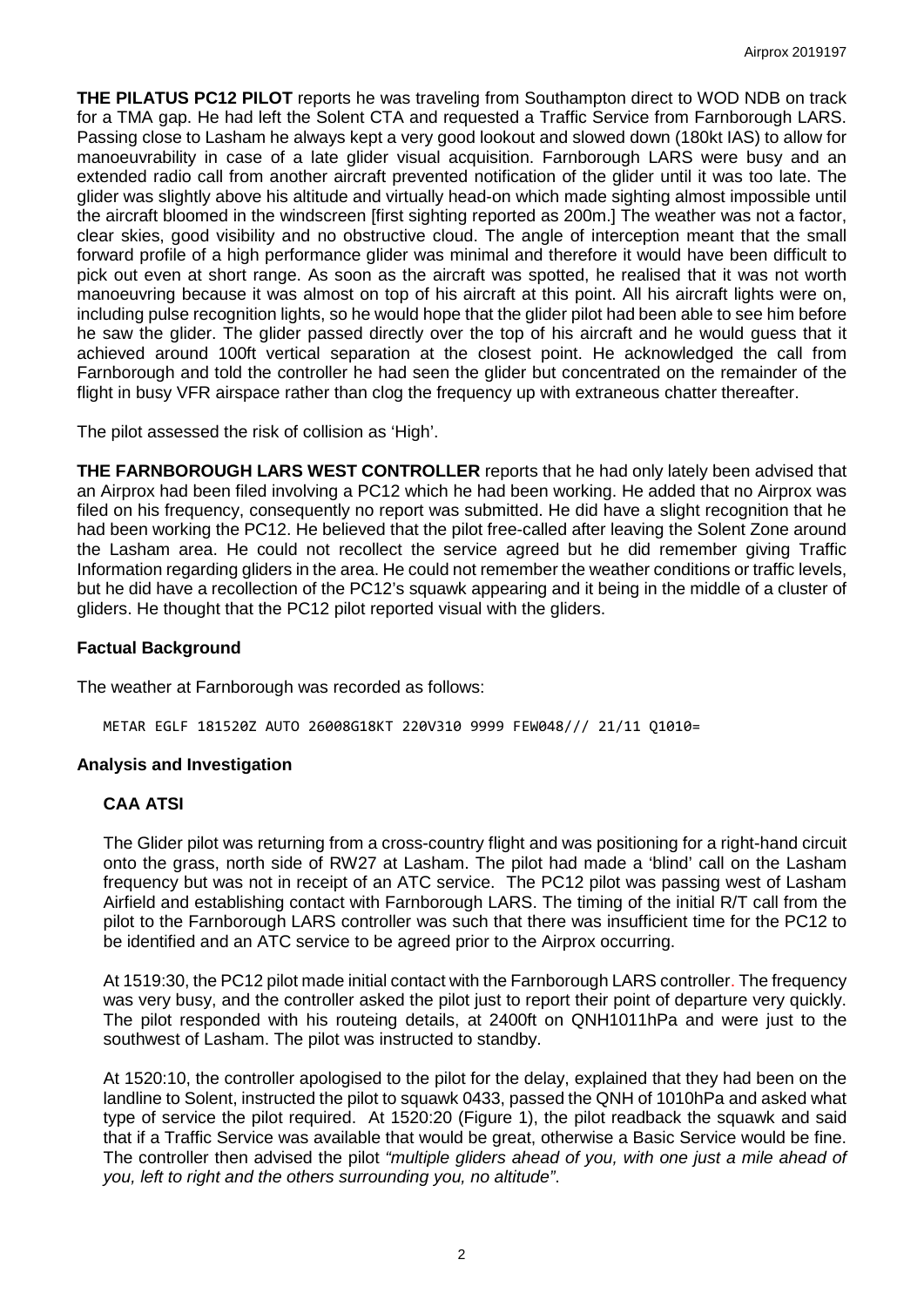

CPA occurred at 1520.39 (Figure 3), with the aircraft separated by 0.1nm laterally. The vertical separation could not be measured but was reported by both pilots as less than 200ft. [UKAB Note: in fact, the Ventus pilot's IGC file showed that the 2 aircraft were separated vertically by about 280ft].



Figure 3 - 1520.39 (CPA).

An Airprox occurred in Class G Airspace between a glider and a PC12. The glider was unknown traffic to the Farnborough controller. The controller was dealing with a landline call at the time of the initial R/T contact from the PC12 pilot. When the landline call was concluded the controller turned their attention to the PC12 and very quickly assimilated that the PC12 was surrounded by gliders. Traffic Information on multiple glider activity was then passed to the pilot, with specific Traffic Information on the glider in their 12 o'clock. The pilot reported clear of this glider. The Airprox occurred before the controller had time to identify the PC12 and agree the type of ATC service to be provided.

# **UKAB Secretariat**

The Ventus and PC12 pilots shared an equal responsibility for collision avoidance and not to operate in such proximity to other aircraft as to create a collision hazard<sup>[2](#page-2-0)</sup>. If the incident geometry is

At 1520.30 (Figure 2), the pilot responded *"clear of that one, thank you"*.

<span id="page-2-0"></span>l <sup>2</sup> SERA.3205 Proximity.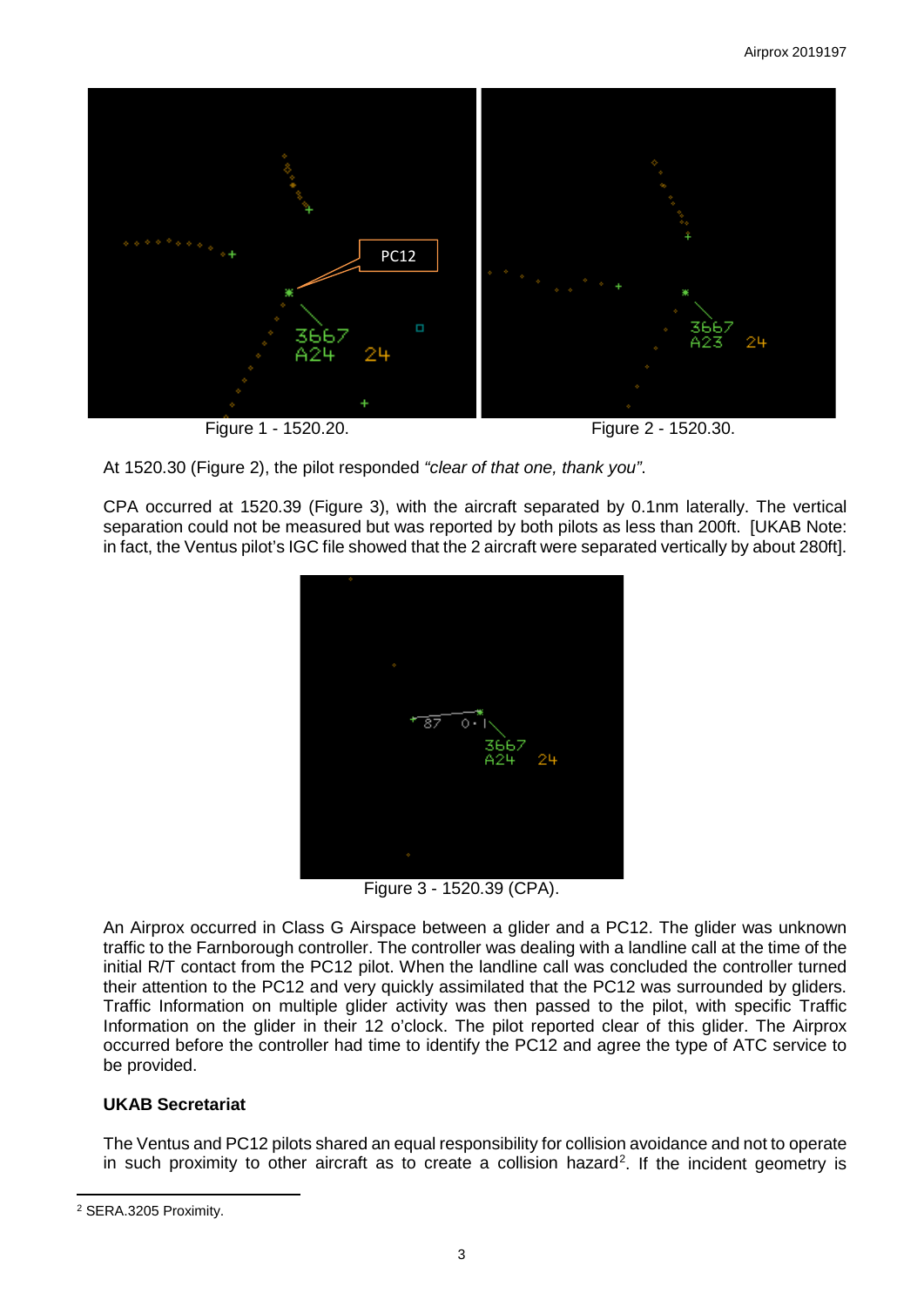considered as converging then the PC12 pilot was required to give way to the Ventus glider<sup>[3](#page-3-0)</sup>. An aircraft operated on or in the vicinity of an aerodrome shall conform with or avoid the pattern of traffic formed by other aircraft in operation<sup>[4](#page-3-1)</sup>.

### **Comments**

# **BGA**

Lasham is an extremely busy airfield, with over 60,000 movements per year, including gliders, tugs, light-twins and jets. Whilst commending the PC12 pilot for his awareness of gliders at Lasham, passing within two miles at about 2000' AGL it is highly probable that glider, tug and other traffic will be encountered, possibly in quantity.

### **Summary**

An Airprox was reported when a Ventus glider and a PC12 flew into proximity near Lasham at 1521hrs on Thursday 18<sup>th</sup> July. Both pilots were operating under VFR in VMC, the PC12 pilot had just contacted Farnborough LARS, but no service had been agreed, and the Ventus pilot was listening out on the Lasham frequency.

## **PART B: SUMMARY OF THE BOARD'S DISCUSSIONS**

Information available included reports from the pilots, the Farnborough LARS W controller, area radar and RTF recordings and reports from the appropriate ATC and operating authorities. Relevant contributory factors mentioned during the Board's discussions are highlighted within the text in bold, with the numbers referring to the Contributory Factors table displayed in Part C.

The Board first discussed the actions of the PC12 pilot. He had departed from Southampton, enroute to a north London airfield via Woodley. His track took him to the west of Lasham airfield and, at the time of the Airprox, he was 2nm northwest of it at 2400ft. Whilst there were no airspace restrictions in that position, at that altitude, some members wondered if, suspecting that that area would likely have been busy with gliders, it would have been prudent for him to have routed further from the airfield or at a different altitude. A lengthy discussion ensued wherein it was noted that there was no specific range by which pilots should avoid glider sites although it was acknowledged that the nearer one came to gliding sites the more gliders would likely be present.

Noting that the PC12 pilot was direct routing from Southampton to Woodley, members opined that there may have been value in his dog-legging further west, but most members agreed that there was probably no reliable distance to be from Lasham to avoid the possibility of meeting a glider at that altitude. Some members wondered whether a higher altitude would have been appropriate but, again, there would not have been a guarantee that gliders would not have been flying higher than 2400ft and the Board could understand why the PC12 pilot had decided to fly at 2400ft because, after passing Lasham, he would soon be routeing to pass under the London TMA where the base was 2500ft. The Board did commend the PC12 pilot for reducing speed in the Lasham area to enable more time to react to sightings, and some members believed that he would have been using the autopilot at the time which also would have assisted in the pilot having more time to keep a good lookout.

The Board noted that the PC12 pilot had contacted Farnborough LARS after leaving Southampton's airspace, but the pilot was only requested to pass his routeing details initially before being told to standby. At the time, the controller was carrying out a landline operational call (**CF3**) and this delayed the establishment of an ATS (**CF4**); detection of the conflict between the PC12 and the Ventus; and, ultimately, the late passing of Traffic Information (**CF1/2**). About 40 seconds later, the PC12 pilot was issued with a squawk and asked the type of service he required. The pilot replied that he would like a Traffic Service if that was possible. Before agreeing an ATS the controller advised the pilot that there

 $\overline{\phantom{a}}$ 

<span id="page-3-1"></span><span id="page-3-0"></span> $3$  SERA.3210 Right-of-way (c)(2)<br> $4$  SERA.3225 Operation on and in the Vicinity of an Aerodrome.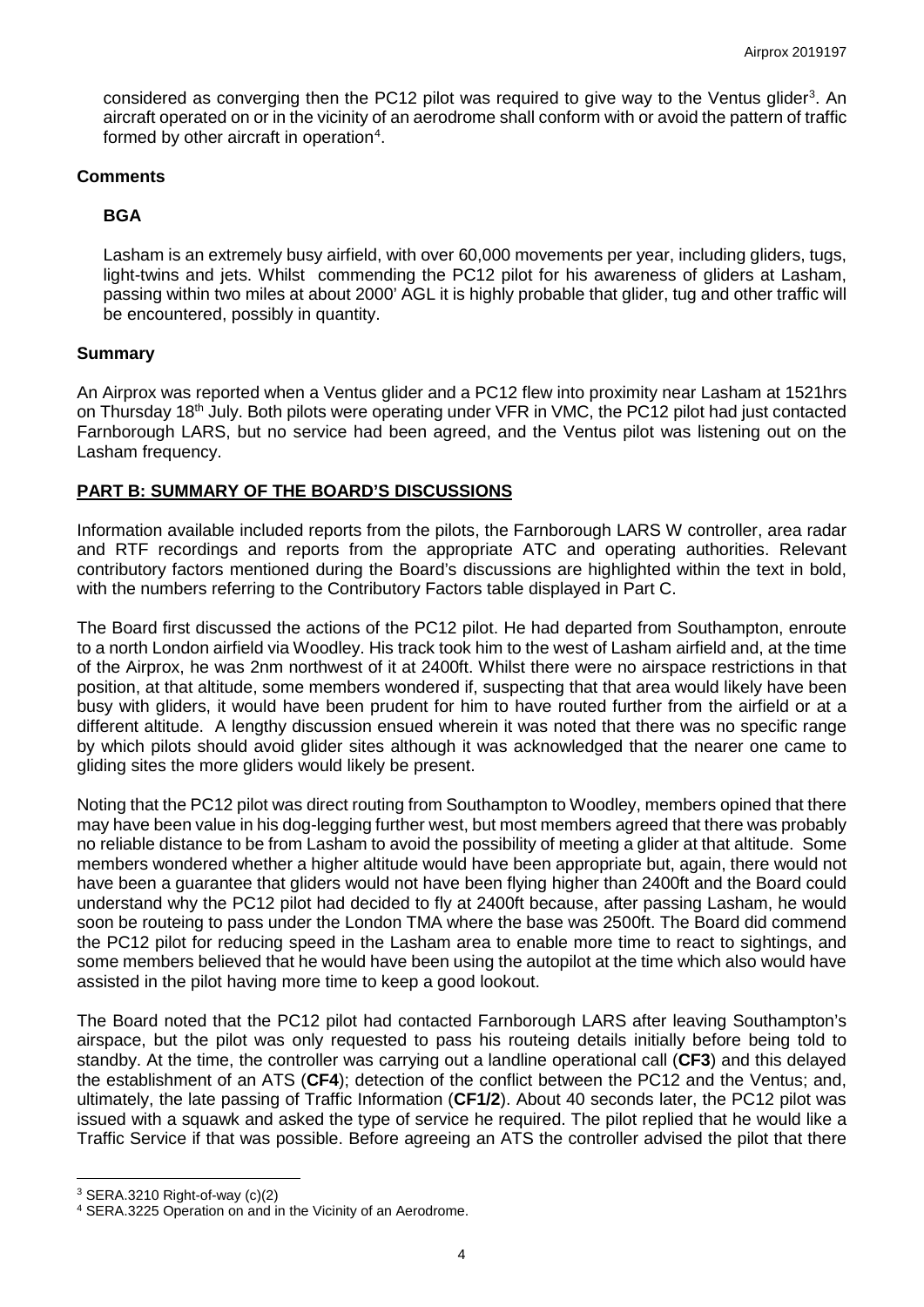were multiple gliders in his vicinity and passed Traffic Information about a glider (the Ventus) 1nm ahead of him, left-to-right, no altitude information. The Board commended the controller for passing the Traffic Information as soon as he could see the confliction and before agreeing a service. In his report the PC12 pilot commented that he first saw the glider at about 200m, slightly above his altitude and directly head-on as it 'bloomed' in his windscreen. There was no time for him to take any avoiding action (**CF5**).

The Ventus pilot reported that he saw the PC12 500ft away and although he took action he did not know if that had increased separation (**CF7**). The Ventus was equipped with FLARM and the PC12 with TCAS II and the Board noted that these systems were incompatible and would not have interacted to have shown the proximity of the other aircraft (**CF6**). Noting that at the speed he was flying a FLARM would have been of reduced value to the PC12 pilot due to likely detection range, had the Ventus been equipped with P-FLARM or a transponder then situational awareness from SSR transmissions would possibly have been available to at least one of the pilots at an earlier stage.

Turning to the risk, it was apparent that the two aircraft had been in very close proximity at the time of the Airprox and the Board debated whether there had been a serious risk of collision (Category A) or whether safety margins had simply been much reduced below the norm (Category B). Although neither pilot had been able to take effective action to control the situation because of very late sightings, the Ventus pilot's IGC file showed that, at CPA, the two aircraft were separated vertically by about 280ft. In view of this the Board decided that an imminent collision had not been likely to occur but that safety margins had been much reduced. Accordingly, the Board assessed the risk as Category B.

## **PART C: ASSESSMENT OF CONTRIBUTORY FACTORS AND RISK**

|                | 2019197                                                     |                                                                       |                                                                     |  |  |  |
|----------------|-------------------------------------------------------------|-----------------------------------------------------------------------|---------------------------------------------------------------------|--|--|--|
| CF.            | <b>Factor</b>                                               | <b>Description</b>                                                    | Amplification                                                       |  |  |  |
|                | <b>Ground Elements</b>                                      |                                                                       |                                                                     |  |  |  |
|                | • Situational Awareness and Action                          |                                                                       |                                                                     |  |  |  |
| 1              | <b>Human Factors</b>                                        | • Conflict Detection - Detected Late                                  |                                                                     |  |  |  |
| $\overline{2}$ | <b>Human Factors</b>                                        | • Traffic Management Information Provision                            | Not provided, inaccurate, inadequate, or late                       |  |  |  |
| 3              | <b>Human Factors</b>                                        | • Distraction - Job Related                                           |                                                                     |  |  |  |
|                | <b>Flight Elements</b>                                      |                                                                       |                                                                     |  |  |  |
|                | • Tactical Planning and Execution                           |                                                                       |                                                                     |  |  |  |
| 4              | <b>Human Factors</b>                                        | • Communications by Flight Crew with ANS                              | Controller not able to provide requested ATS                        |  |  |  |
|                |                                                             | <b>• Situational Awareness of the Conflicting Aircraft and Action</b> |                                                                     |  |  |  |
| 5              | Contextual                                                  | • Situational Awareness and Sensory Events                            | Generic, late, no or incorrect Situational Awareness                |  |  |  |
|                | <b>• Electronic Warning System Operation and Compliance</b> |                                                                       |                                                                     |  |  |  |
| 6              | Technical                                                   | • ACAS/TCAS System Failure                                            | Incompatible CWS equipment                                          |  |  |  |
|                | • See and Avoid                                             |                                                                       |                                                                     |  |  |  |
| 7              | <b>Human Factors</b>                                        | • Monitoring of Other Aircraft                                        | Non-sighting or effectively a non-sighting by one or<br>both pilots |  |  |  |

## Contributory Factors:

#### Degree of Risk: B

# Safety Barrier Assessment<sup>[5](#page-4-0)</sup>

<span id="page-4-0"></span> $\overline{\phantom{a}}$ <sup>5</sup> The UK Airprox Board scheme for assessing the Availability, Functionality and Effectiveness of safety barriers can be found on the [UKAB Website.](http://www.airproxboard.org.uk/Learn-more/Airprox-Barrier-Assessment/)